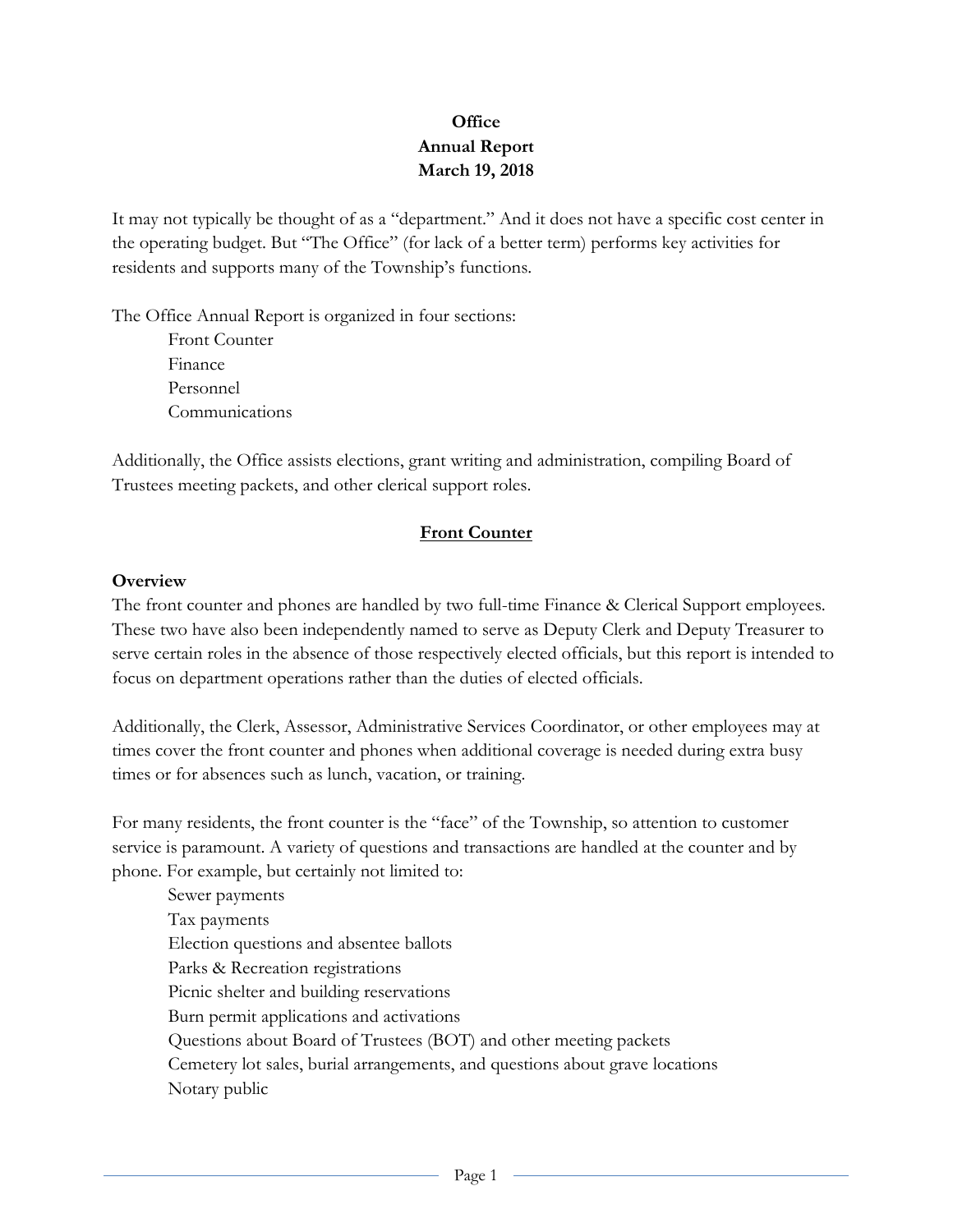Resident faxing and photocopying Answering resident questions, often acting as the "Yellow Pages" for other agencies

The amount and variety of tasks can vary, and there are busy seasons (eg: taxes, year-end, elections, sewer bills) which employees adjust schedules to accommodate. For example, when Lori is extra busy with taxes, Brenda takes "first on counter, first on phones." Or when Brenda has extra duties for election training, Lori takes the "first" position. Aside from busy seasons, the two work extremely well together: communicating and backing each other up.

It is important for them to be up to date about Township activities in order to answer resident questions or refer people to the right contact. They often utilize the Township's website, Facebook, and Friday Report as references.

One notable change over the last few years has been to provide direct phone numbers for the Building Department, Parks & Recreations, Ordinance Compliance, Planning, and Senior Center. This has greatly reduced the volume of calls received on the general Township line.

## **Current Challenges**

- **Focused Time –** As seen by the amount and variety of questions received in person at the front counter and by phone, it can be difficult to have enough time to attend to other duties (such as accounts payable or accounts receivable) without interruption. It requires attention to detail to not lose one's place.
- **Cemetery –** The cemetery book is difficult and time consuming to look up lot ownership and burial records. Some newer burials have been entered into the Pontem Cemetery Software, but most records have not been digitized.
- **Cross Training –** Some but not all office duties (this goes beyond just the front counter) have "how-to" lists and checklists, and there has been little cross training. Day to day this does not pose much problem or challenge, but it is a vulnerability if someone were to be out for an extended period. Any cross training of financial duties needs to be attentive to maintain an appropriate segregation of duties.

### **Update on 2017 Goals**

• New Residents – For the past couple of years, we have sent new residents information to register for e-bill or ACH to pay their sewer bill. This has resulted in a number of people signing up for this service – adding customer convenience, saving money on mailings, reducing staff time, and reducing delinquent payments.

Later this year we will take this a big step further: developing this correspondence into a New Resident Packet. Contact information on Clinton County Road Commission and Drain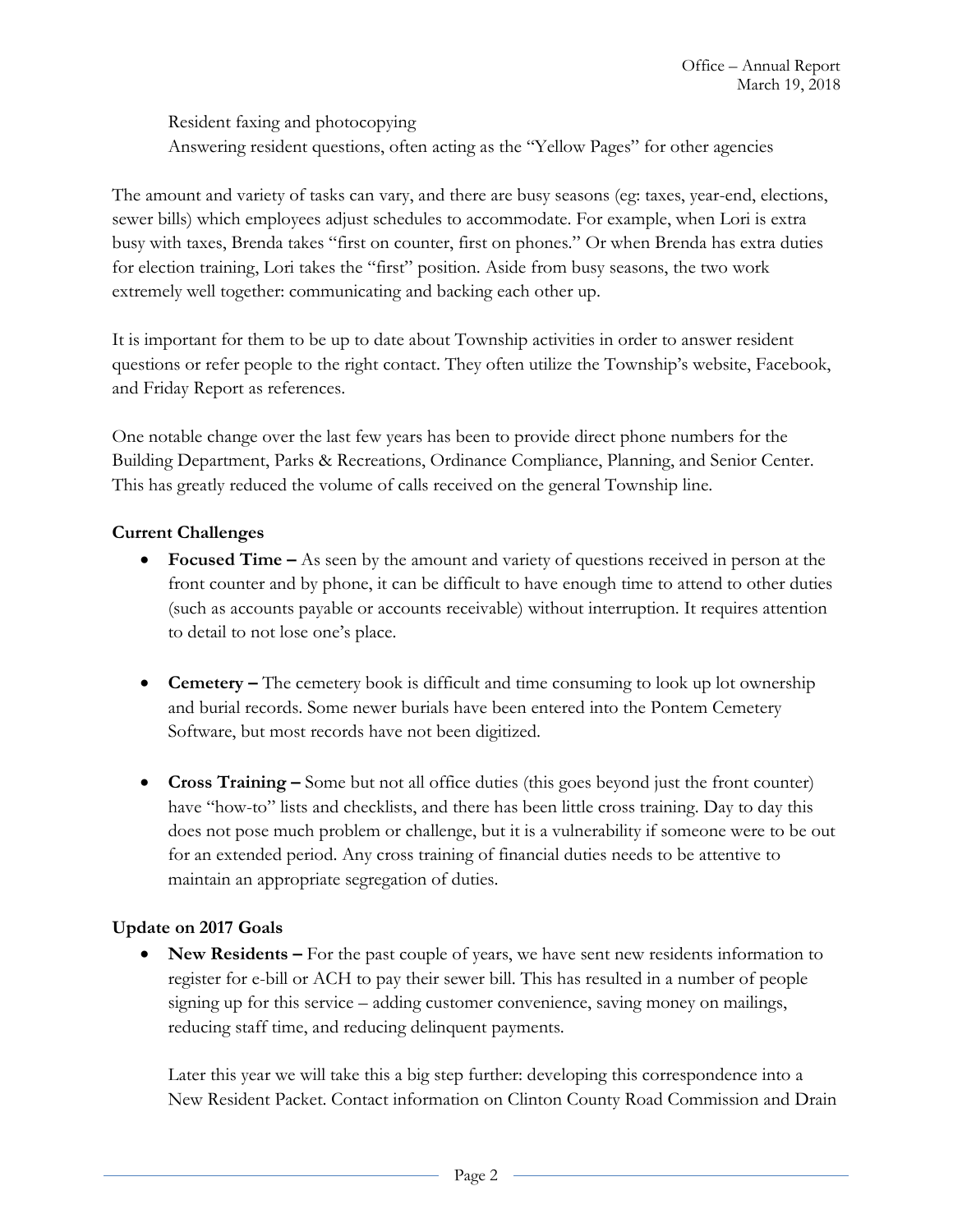Commission offices (for example) can put residents in touch with other agencies. General information about burn permits, facility rentals, and elections can answer common questions. Links to the Township website, Documents on Demand, and Active Net can assist residents with online services. A calendar can advertise upcoming activities through the Farmers Market, Library Center, Parks & Recreation, and Senior Center.

This would both enhance the customer service we provide our residents and also reduce the questions we receive.

**UPDATE:** *At this time, the "new resident packet" is still limited to billing information for new residents on the sewer system. Residents are directed to the website for up-to-date information. The website is being augmented with contact information and additional community aspects such as Post Office, recycling, dog tags, Library, Senior Center, and Clinton County Road Commission.*

 **Digital Services –** Last year, the Township approved a budget amendment to purchase a software program (Active Net) to allow residents to register for Parks & Recreation and other programs online. Besides improving service and convenience for recreation participants, this was intended to ease some of the time burden on staff and reduce pressure for additional staff hours. Purchase of Active Net is planned by this spring.

For several years, the Township has also subscribed to, but underutilized, Pontem Cemetery Software for cemetery record keeping. With the Clerk's concurrence, staff intends a more deliberate effort for data entry of old records into the Pontem system to make it functional.

**UPDATE:** *Staff has identified Active Net as the preferred software platform. The Treasurer has raised questions to ensure payments through the registration program would integrate into our accounting system (BS&A) and stated a preference to wait to implement this in spring 2018. This item will be brought back to the Township for a 2018 budget amendment.*

*Inputting historic information into the Pontem Cemetery software has barely begun, largely due to interruptions at the front counter not allowing focused work. Staff has questioned whether a different software platform might be cheaper to hire having the information loaded. Staff will investigate this other program.*

### **2018 Goals**

- Complete the "new resident packet" and website information.
- Obtain budget amendment, purchase, and implement the Active Net recreation registration software.
- Investigate alternative cemetery software. Complete data entry into one of the programs.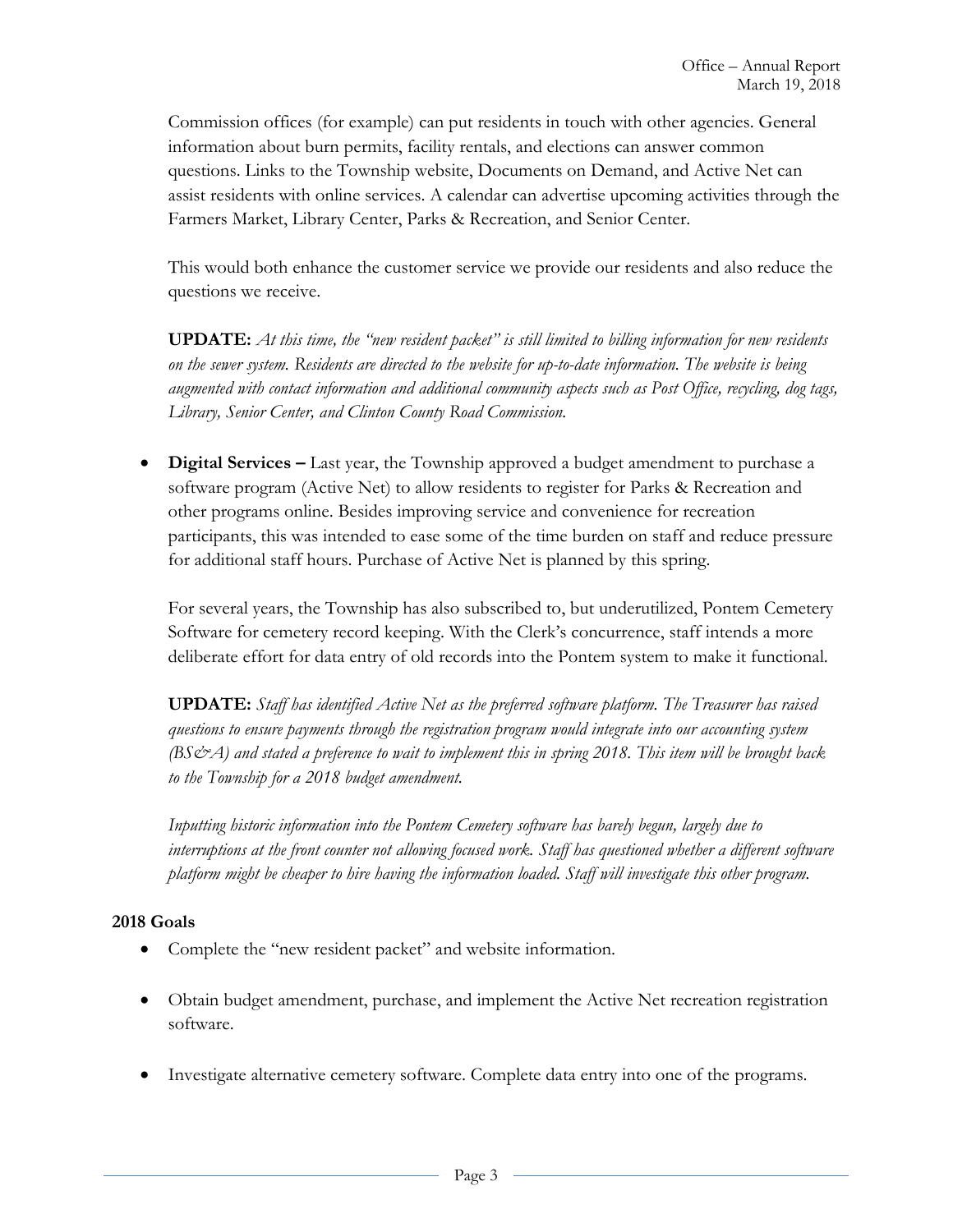### **Long Term Goals**

 **Cross Training –** Some but not all office duties (this goes beyond just the front counter) have "how-to" lists and checklists. Instructions should be written down and cross training implemented so we are better prepared to handle any extended absences or turnover in staff.

### **Finance**

### **Overview**

 **Transactions –** All of the front counter work described above has to fit in between the daily financial duties.

Accounts payable processes invoices as approved by Department Heads and prepares invoices for review and processing by the Treasurer. Accounts receivable collects payments by mail, drop box, and in person and includes property taxes, utility bills, and other department receipts. Bank reconciliation has been handled by Abraham & Gaffney (now Stevens, Kirinovic, & Tucker) accountants under direction of the Treasurer.

The Township uses BS&A Software for the majority of financial processes, including property taxes, utility billing, financial reporting, general ledger, and payroll. In recent years, invoices have been scanned into the BS&A system to aid in tracking and reference of approved payments. Staff has also take to scanning documents or adding comments to utility billing and other modules to assist in account history.

- **Budget Process –** The Township's fiscal year is January December. Formal development of the next budget cycle typically starts around July. Department Heads discuss budget proposals with their Committees. The Superintendent compiles and adjusts the requests with a recommended budget to the BOT in early September. The BOT holds a public hearing and adopts the budget by the end of the year. Budget amendments are typically considered at the end of the first, second, and third quarters and monthly during the fourth quarter.
- **Multi-Year Budget** Last year we adopted a multi-year budget in order to plan ahead and make sure long-term needs are recognized and avoid surprises. But it caused some confusion. So this year (2018) we simplified the format to focus on major changes – such as added staff, construction projects, or replacement vehicles. Now they are listed in the notes for each department, as well as gathered in a single "Future Planning" page at the end of the budget.
- **Insurance –** The Township's insurance with Michigan Township Participating Plan (ParPlan) is in the second year of a three year term for liability and property coverage. It will be put to bid for 2018; premiums are anticipated to be five percent plus or minus of current.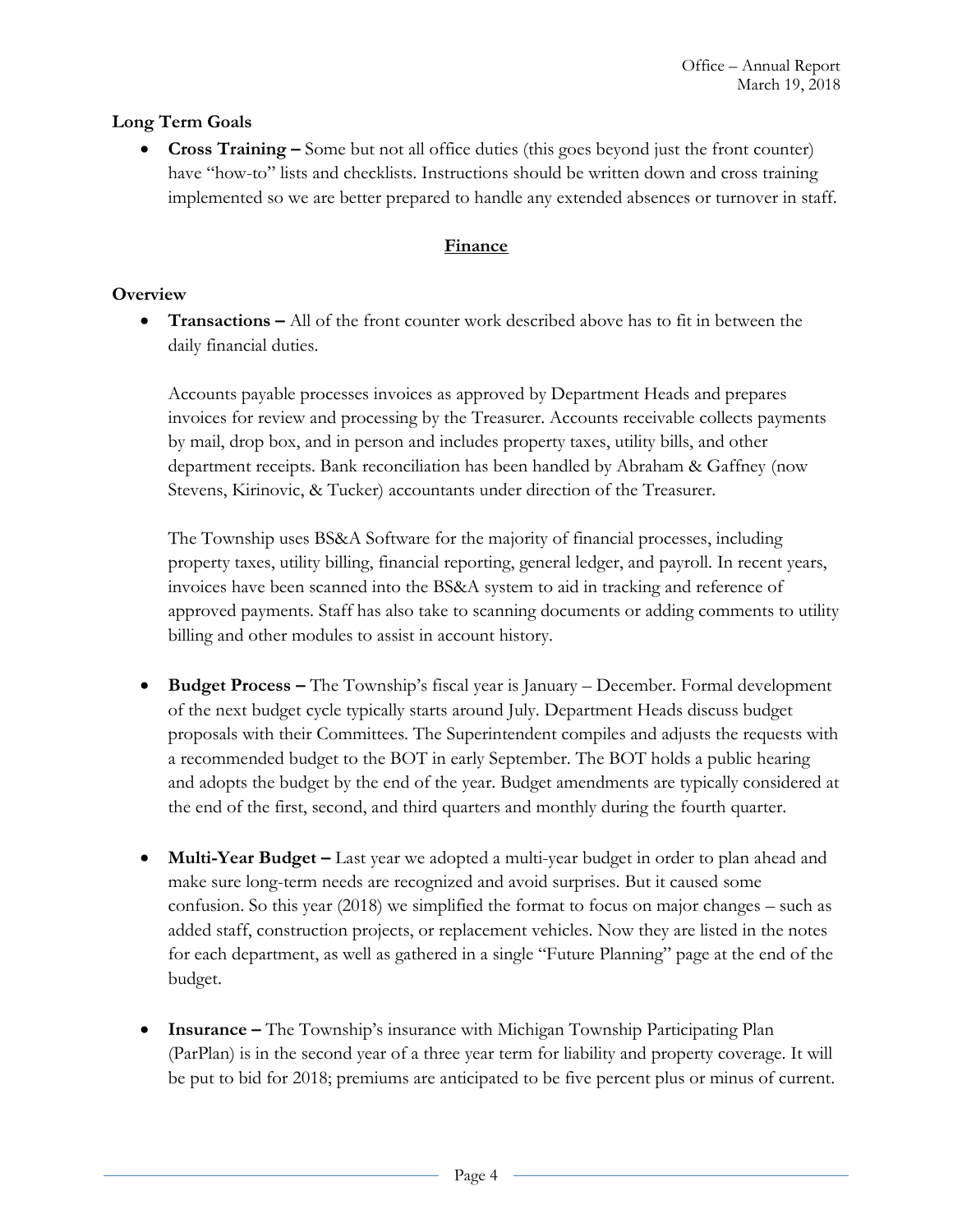### **Current Challenges**

 **Multi-Year Budget –** Last year's multi-year presentation did cause some confusion, particularly around potential staffing increases. For example, both the Senior Center and Library requested to increase hours in 2017 and additional in 2018. The adopted budget did not include the 2017 requests, but the 2018 projections kept the 2017 increase and appear doubly large because of the additional 2018 increase. Projects in future years were not particularly detailed or explained in the budget notes. Much of this was addressed with 2018's simplified version; however, the budget is still divorced from the capital improvement plan (CIP).

## **Update on 2017 Goals**

 **Treasurer's Meeting –** The Treasurer, Deputy Treasurer, Supervisor, and Superintendent intend to meet monthly to make sure financial operations and statutory duties are attended. After the tax season when time is less busy, financial duties will be reviewed and possibly reassigned, with attention to procedures and accounting service. Any reassignment of financial duties needs to maintain an appropriate segregation of duties.

**UPDATE:** *Procedures are working very smoothly without an ongoing meeting. If and when a situation needs additional discussion, a discussion can occur with the people necessary.*

**• Independent Financial Audit** – After being with the Layton & Richardson firm for six years the Township felt that we should rotate firms in order to benefit from a new perspective. We hired Condon, Hecht, Bisher, & Wade (CHBW) for a three year term. The forthcoming audit report will be the third year. The Township will need to decide whether to continue with CHBW or hire a new auditor.

**UPDATE:** *In order to limit the issues needing to be managed during the transition to a new Treasurer, CHBW was kept on for a fourth year. The Township will need to decide whether to continue with CHBW or hire a new auditor going forward.*

 **Sewer Rate Study –** In January 2016, the Township hired Tom Traciak of H.J. Umbaugh & Associates to perform a rate study to determine the appropriateness of the rates to cover current and anticipated operating and capital expenses. An additional service included in the study is for Umbaugh to review the REU table to determine if any of the calculations by classification/use appear in need of updating. This work has been on hold while sorting through the Lift Station 203 project. Significant rate increases are anticipated to be necessary.

**UPDATE:** *The rate study was completed in summer 2017. The Township adopted a rate increase, effective January 2018.It was recommended that rates be reviewed annually during the budget process to keep pace with inflationary costs.*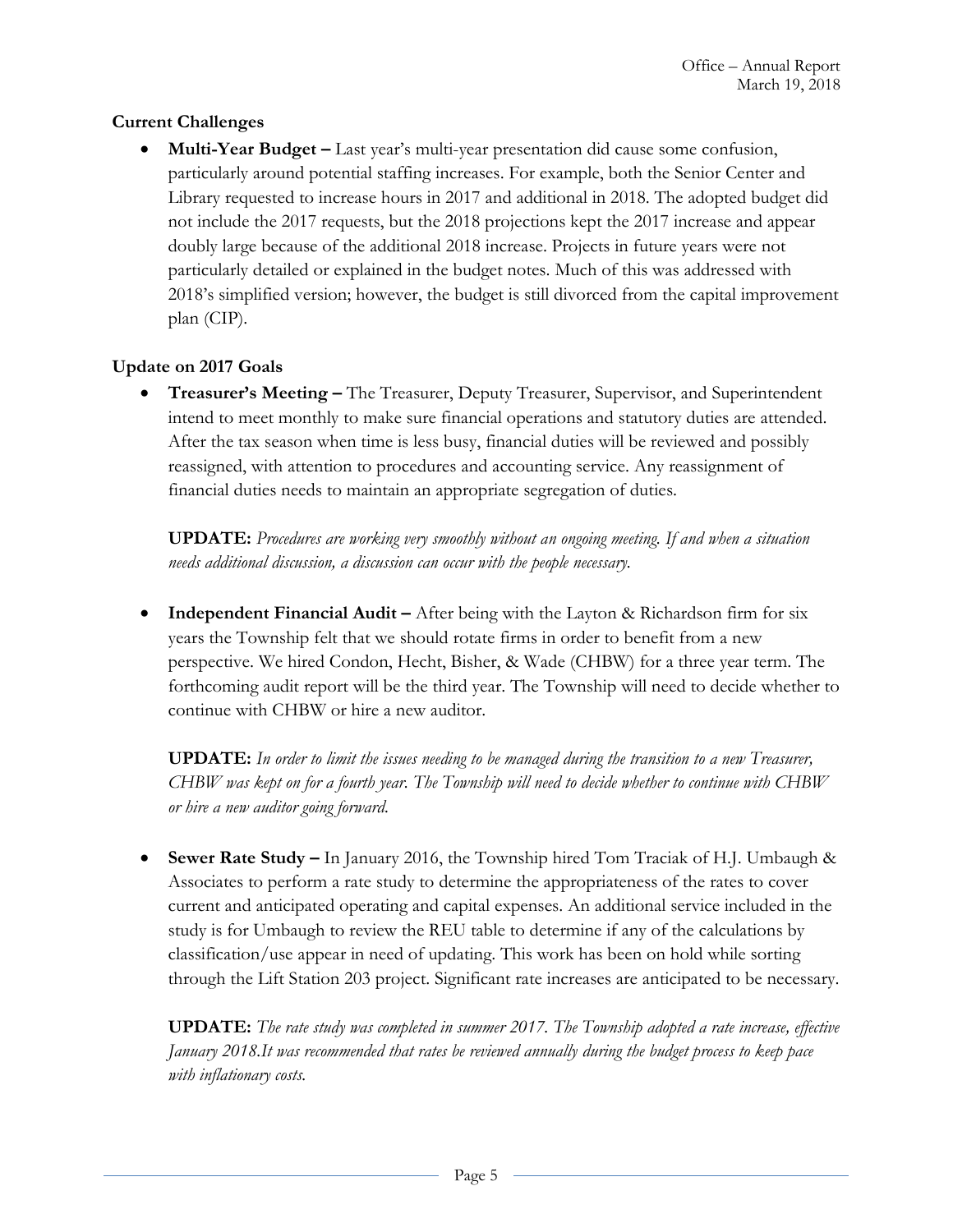**Multi-Year Budget** – Well before the next budget cycle, the multi-year budget will be debriefed during a Department Heads staff meeting. The process and presentation will be refined as we go into the next budget cycle.

**UPDATE:** *This year (2018) we simplified the format to focus on major changes – such as added staff, construction projects, or replacement vehicles. Now they are listed in the notes for each department, as well as gathered in a single "Future Planning" page at the end of the budget. Unfortunately, the budget is still divorced from the capital improvement plan (CIP).*

## **2018 Goals**

- Decide whether to continue with CHBW for independent financial audit service likely with a two or three year contract – or to hire another company for the service – possibly through a request for proposals (RFP).
- By fall 2018, review the 2009 Bond Series to see whether or not refunding (refinancing) it would make sense at current interest rates.
- Work with BS&A to update the Chart of Accounts either before or during the 2019 budget process.
- Update the recordkeeping and ordinances for the various streetlight districts throughout the Township. This would allow additional lights where appropriate and ensure accurate billing.

### **Personnel**

### **Overview and Current Challenges**

The Township has 27 full-time employees, 16 part-time positions, and 20 on-call firefighters (numbers can fluctuate). Most of the Police Department is represented by one of two collective bargaining agreements. Other Township employees are at-will. Additionally, the Township relies on a number of volunteers for both day-to-day operations and special projects. The Township contracts for some services, including building inspection, information technology, accounting, attorney, and engineering.

**• Organization** – The Superintendent has the duties and responsibilities of the personnel director of all Township employees. Although ultimate decisions are by the Superintendent, many operational matters are shared with committees and the BOT. For example, committees representatives participate in hiring interviews and committees help develop department budget requests. At times, this decentralization can lead to conflicting directions and employees responding to many bosses.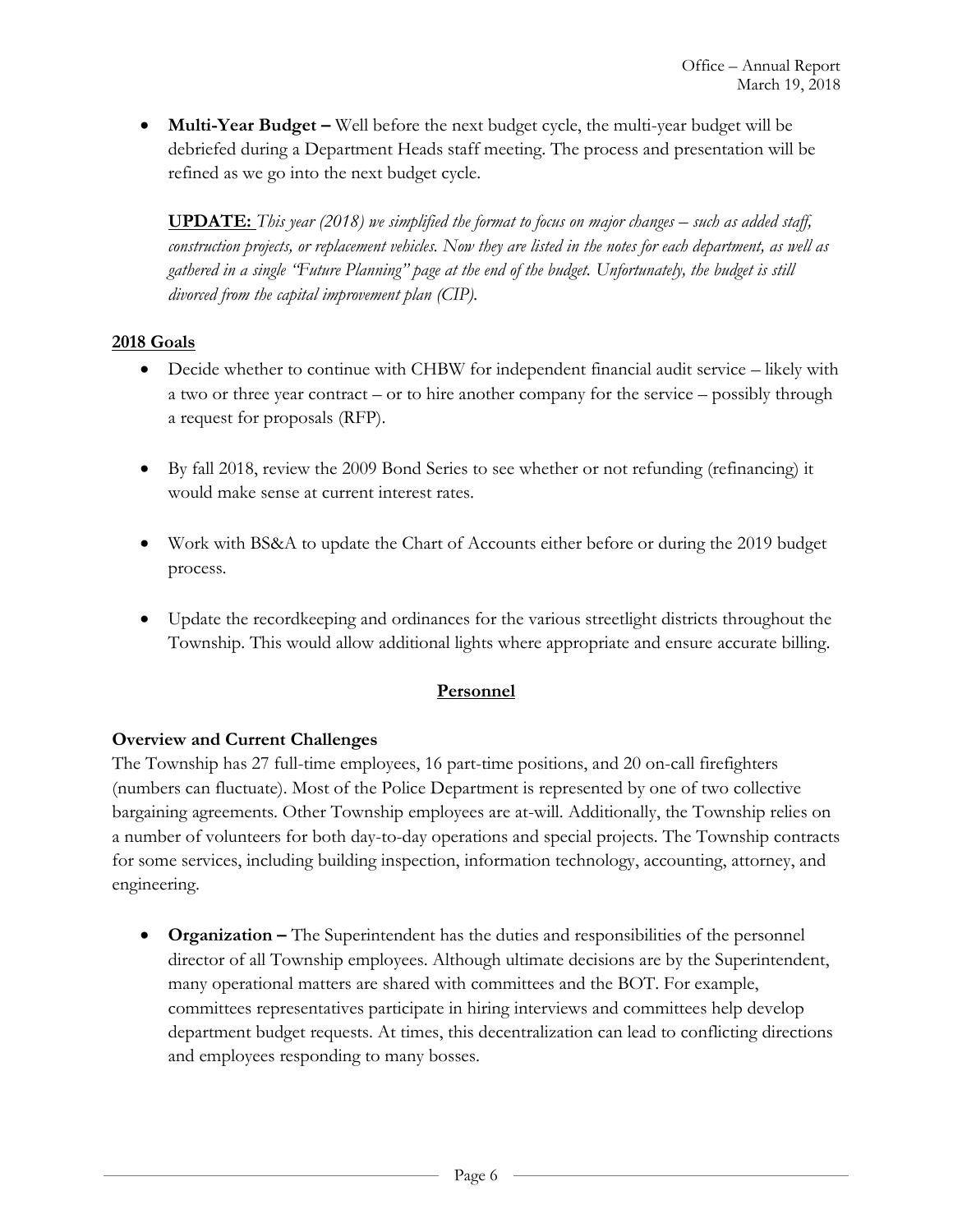Traditional human resources functions have been allocated (more by circumstance than by design) across three different employees. The Superintendent handles employee performance and contract negotiations. The Clerk handles payroll. The Administrative Services Coordinator handles workers compensation claims and employee questions about benefits. This would benefit by some HR specific training and an up to date Township personnel policy.

Several of the Township's departments are "departments of one." For example, the Parks & Recreation Director is a single, part-time employee assisted by numerous volunteers. The Ordinance Compliance Officer is one employee, who is contractually shared with DeWitt Township. The Planning Department is a full-time Director with part-time Intern. Such "departments of one" can lead to feelings of overwork, particularly for part-time employees. The lack of bench also means we are limited when there is an extended absence or employee turnover. But it has also promoted collaboration across departments. For example, the Superintendent, Building Department, and neighboring communities have assisted when we've had vacancies in the Planning Director position in the past.

- **Personnel Policy –** The Township's personnel policy is out of date, not having had a comprehensive review in about a decade. It contains various provisions inconsistent with current law and best practices. It also appears to contain sample language cobbled together from various sources resulting in a document lacking cohesion and consistency in itself. There have been several changes which might appear in stand-alone policies, meeting minutes, or memos. Additionally, some aspects of the policy have changed as a matter of practice without formal approval.
- **Compensation –** In 2012, effective January 2013, the Township conducted a compensation study to compare wages of our employees with other townships and the market in general. The study resulted in wage increases for a number of employees, a couple of them quite sizable, to bring them in line with the market.

The compensation study anticipated establishing wage ranges for all positions with the Township; this did not occur. The Township's practice has more typically been to give raises equally to all employees; although, a couple of new employees have been given raises upon earning certain training benchmarks. This approach rewards seniority and may have contributed to many of the positions being below market rate prior to the 2012 study.

In 2016 the Township conducted a similar review for elected officials. The Superintendent position has not been reviewed.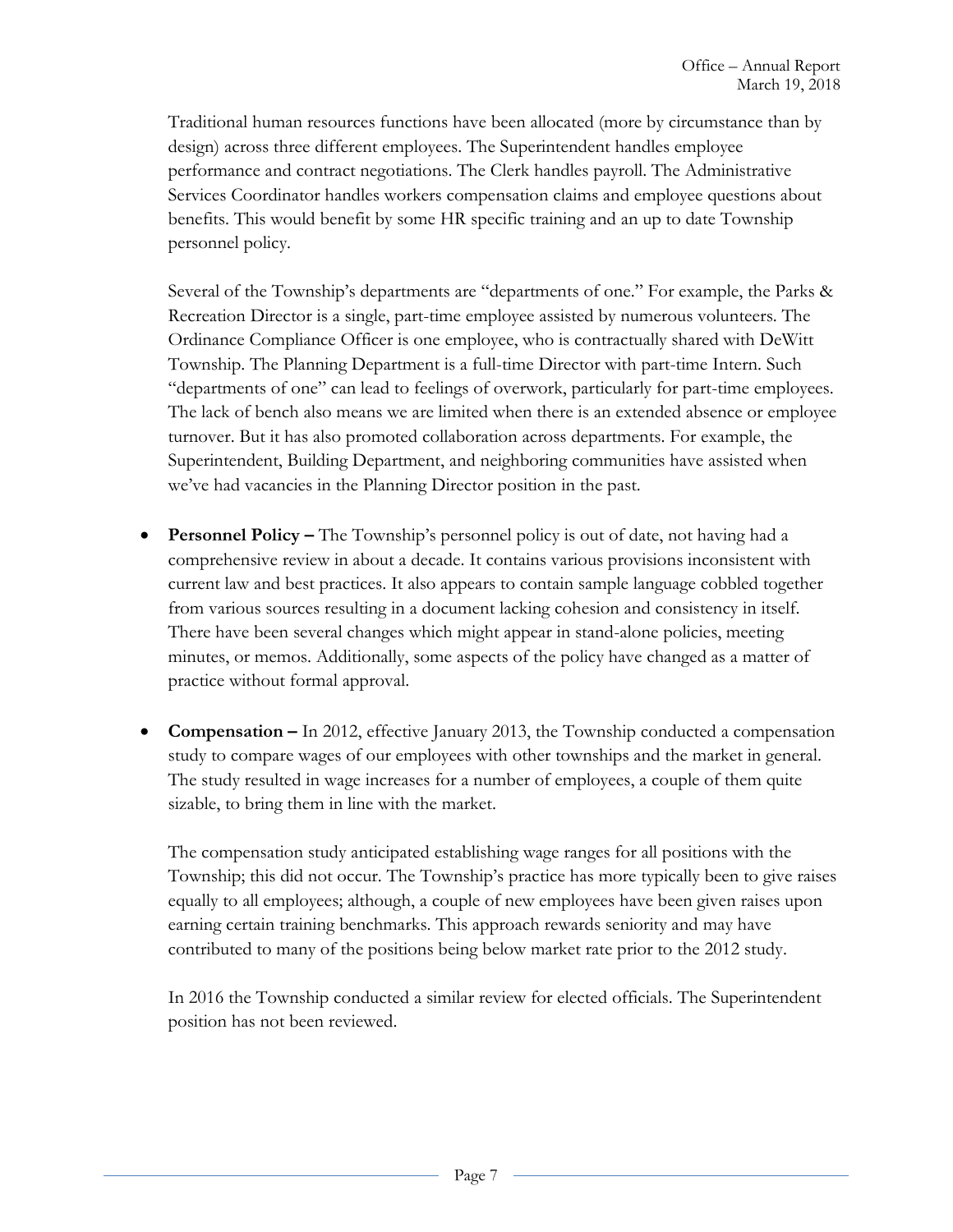Potential changes in the Fair Labor Standards Act (FLSA) may have some impact on one or two positions. This has been pending at the federal level for a couple of years, but it is anticipated to come sometime in the next year.

**• Benefits –** The Township provides benefits to full-time employees. Major benefits include retirement pension, health insurance, and a health reimbursement account (HRA). For most employees, the retirement is a defined benefit plan (the Fire Chief is instead in a defined contribution plan) with the Township's contribution capped at 10%. The health insurance is a high deductible plan, with the Township paying the entire premium for the employee and immediate family. The high deductible plan is balanced with the HRA out of pocket expenses until the deductible is met. Additionally, the Township offers eligible employees who have health insurance through a spouse or parent a benefit equal to half of the premium as an incentive to opt out of the Township's insurance.

Other benefits are dental coverage, vision insurance, life insurance, and short-term and longterm disability insurance. Additionally, deferred compensation and health care savings programs may provide tax advantages for some eligible employees; these programs are at the employee's option without additional participation by the Township.

Part-time employees with certain qualifications and exceptions might be eligible for life, short-term disability, or long-term disability insurance. Otherwise, part-time employees are not eligible for benefits.

During the fall of 2017, the Township changed its benefit agent / broker to 44 North for its in-house expertise and excellent customer service.

### **Update on 2017 Goals**

• **Contracts –** Several employee contracts will expire in the coming year and will need negotiation or renewal. The Superintendent's current three-year contract expires in April 2017. The Police Chief's current four-year contract expires in December 2017. The Fire Chief's current one-year contract expires in December 2017.

### **UPDATE:** *The three contracted positions have new contracts.*

**Personnel Policy** – The policy needs to be updated. The Superintendent believes strongly that employee input should be solicited and considered as part of the update process.

**UPDATE:** *In late 2017 and early 2018, the Superintendent has had a series of meetings with department heads and staff to gain input for updating the policy. This review process should be completed by late spring and then would be reviewed with legal counsel before making a recommendation to the Board of Trustees.*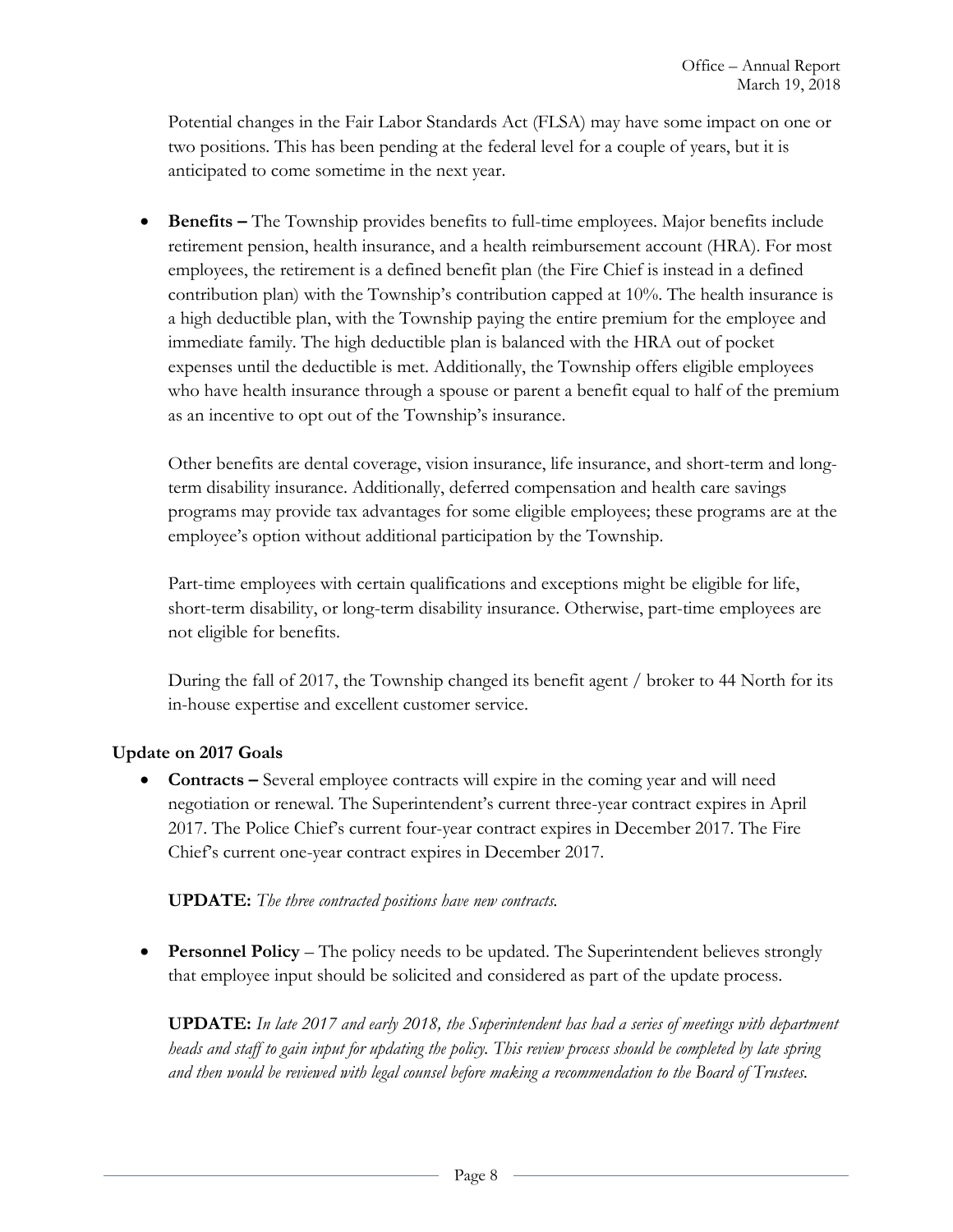**Training –** As part of the personnel policy, certain standard employee training needs to be consistently implemented in the Township. This past fall Department Heads (with extra help from the Fire Department) updated the "what to do in an emergency" procedures; we now need to have a practice tornado drill. A couple of years ago, we sent Public Works employees to attend safety training at the Southern Clinton County Municipal Utilities Authority (SCCMUA). This was not the most appropriate safety training for our employees, so a better system needs to be implemented. Last year the Fire Department utilized Target Solutions online training and management, which may be suitable for meeting training needs in other departments.

### **UPDATE:** *No progress has been made in this area at hits time.*

#### **2018 Goals**

- Complete update of the personnel policy.
- The Superintendent and the Police union stewards have indicated that they should meet in spring 2018 to discuss potential changes to the health insurance benefit in order to keep costs from rising beyond the Township budget.

### **Long Term Goals and Long Term Challenges**

- **Cross Training –** As noted earlier when discussing front counter positions, some but not all positions have "how-to" lists and checklists. And there has been little cross training. Instructions should be written down and cross training implemented so we are better prepared to handle any extended absences or turnover in staff.
- **Retirement Pensions –** The Township's contribution on the defined benefit retirement plans is capped at 10%. So when there are actuarial or other adjustments to the total required contribution, it is all falling on employees. A decade ago, the employee contribution was 6.74%, and it is now 14.32%. At some point, this trend will hinder employee retention and recruitment. Additionally there are trends in the market away from defined benefit toward defined contribution plans.
- **Hiring –** There is a tight labor market for some specialized positions, and projections are even tighter in coming years. Some of this can be explained by demographics such as retiring baby boomers and fewer younger workers entering certain fields, but an explanation doesn't make the reality any easier to cope. Our neighbors have recently had difficulty in hiring licensed sewer operators at SCCMUA and a licensed building inspector in DeWitt.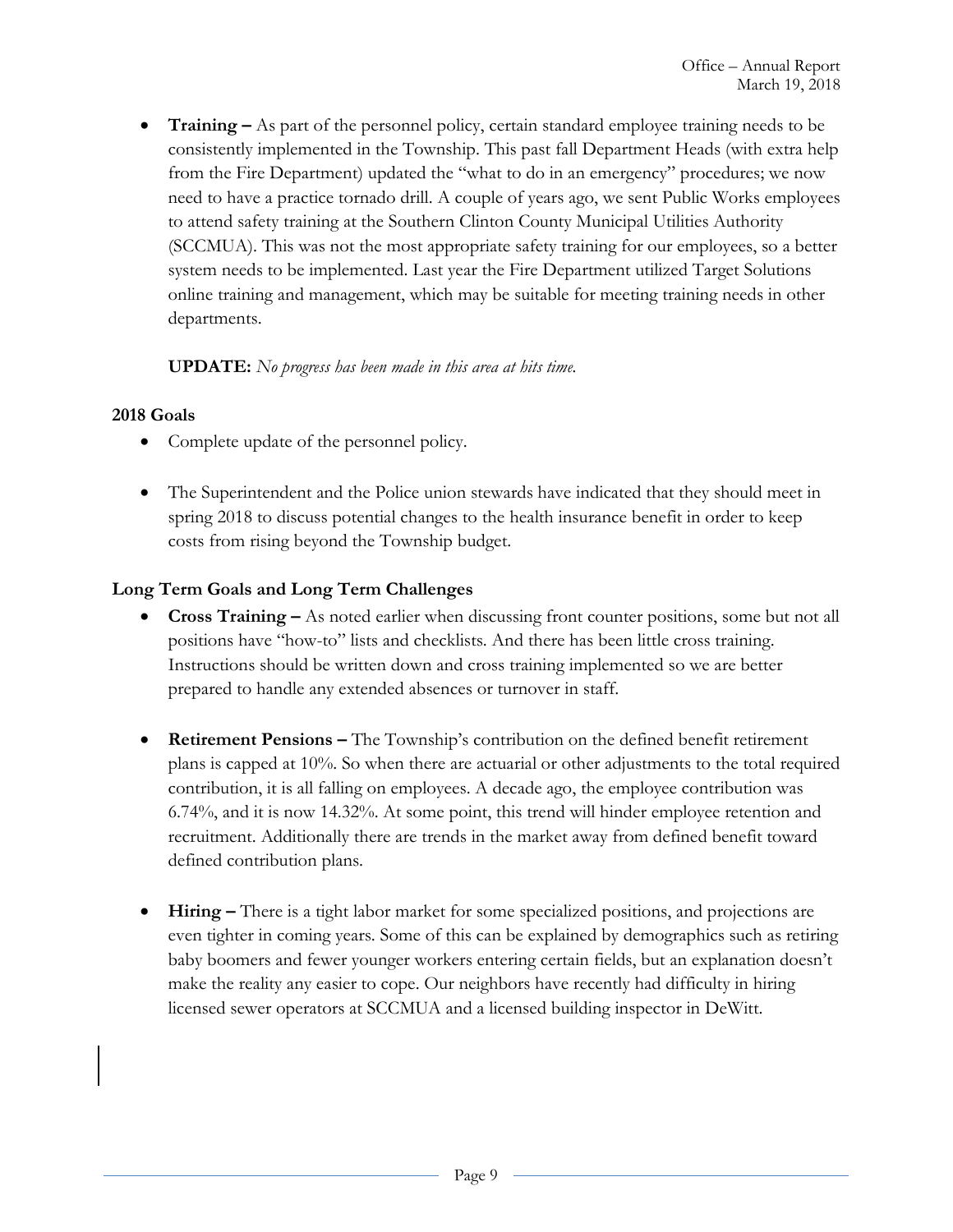#### **Communications**

#### **Overview and Current Challenges**

Around 2013, the Township had created a Communications Committee / Workgroup with several Trustees and employees. It discussed several policies and procedures about the Township website, social media, newsletter, and other ways to get the word out. With staffing changes in 2013-2014, it ceased to meet. The 2016-2020 Strategic Plan identified the need to "develop a communication plan which includes gathering public opinions."

The Township utilizes a number of formats to communicate with residents and other audiences. These include:

- **•** Newsletter Newsletters are mailed to nearly all residents via the Every Door Direct postal program. In recent years we published 3-4 times per year, 12 to 16 pages, full color. In 2017, a single newsletter was produced, supplemented by billing inserts. The Township has tried maintaining an email list to send digital versions of the newsletter. This has proven pretty ineffective because of limited registration, outdated email addresses, and they still get a mailed newsletter through Every Door Direct.
- **Inserts** Sewer billings (4 times/year) and tax billings (2 times/year) have room for a 1-2 page insert without incurring additional postage. Inserts have been used sporadically in the past, but are now seen as a way to supplement information after reduction in the mailed newsletter. This allows the township to communicate with residents more frequently at very little additional cost; however, these mailings will be limited to residents on the sewer system and property owners. Although the Township's prior effort for an email newsletter has been limited, it may be much more effective as a supplement to the inserts. Running it through Documents on Demand or Mail Chimp might also be more effective than basic email. Apartment offices and homeowners / neighborhood associations could also be targeted with a digital version which they might distribute to their residents.
- **Website** The website had a major overhaul when the platform switched to WordPress in September 2017. Maintaining it with current information is an ongoing process. It is also the focus of other communications media – we use social media, new residents packet, billing inserts, and press releases to drive people to the website for consistent messages. An employee web portal might also be added for internal information such as policies, training, and benefit forms.
- **Documents on Demand –** Documents on Demand is an automated email notification system. You (or anyone in the world for that matter) can sign up to receive an email notice for any committee, any agenda, any minutes, or any packets (mix and match for what best suits your needs) whenever they are posted on the Township website.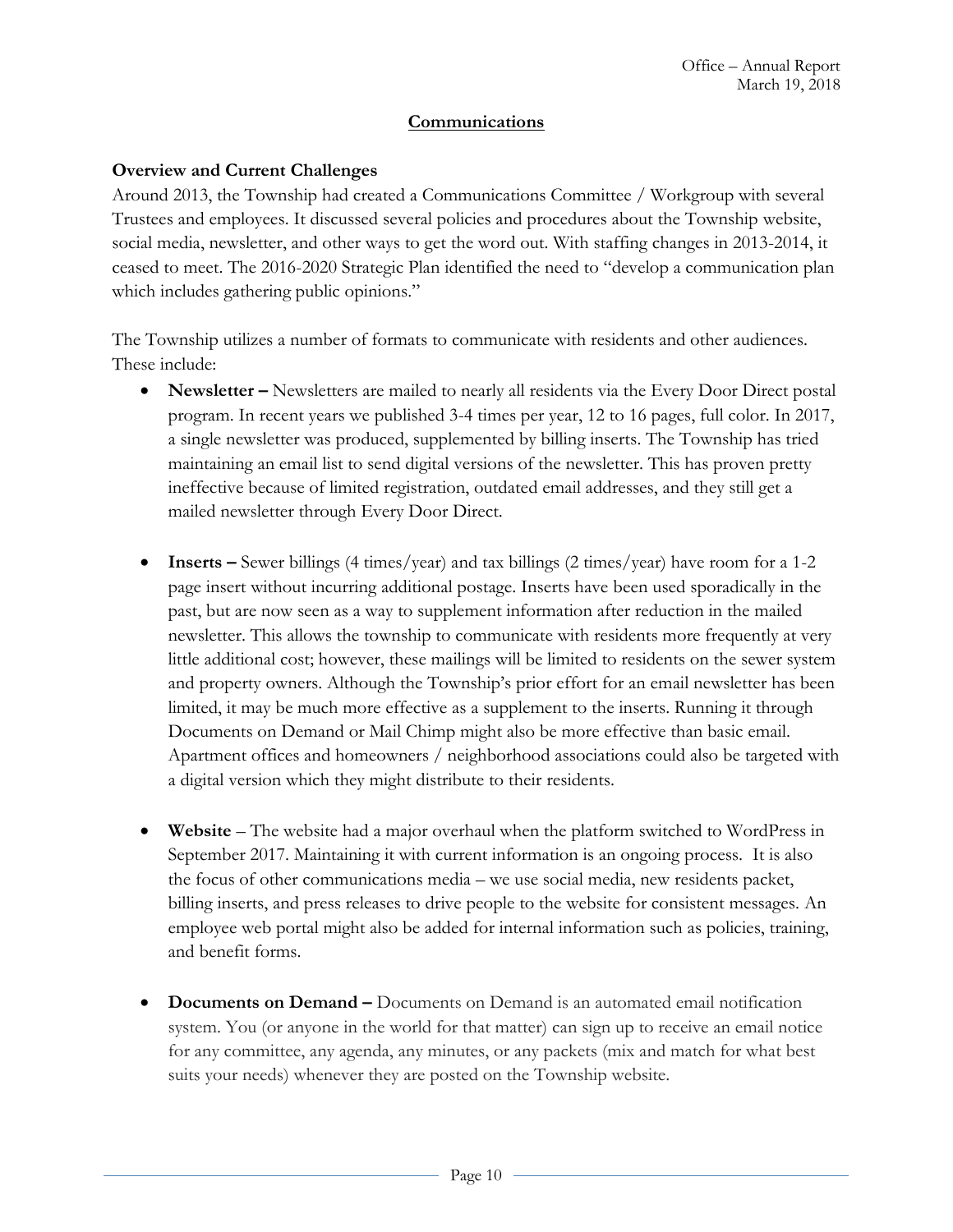- **Social Media –** The Farmers Market, Police Department, and the Township itself use Facebook to advertise information and respond to resident questions. The Police Facebook page is extremely successful with more than double the Township's population in likes and follows. Instagram and Twitter accounts have been tried occasionally but not used consistently.
- **Friday Report –** In 2014 this was originally intended as an "internal" newsletter to keep BOT and employees briefed about operations. In 2015 it was extended to committee members. It could easily be extended to the public via website, social media, or email.
- **Friday Folders –** The Farmers Market and Parks & Recreation make frequent use of the Bath Elementary School to distribute information for age appropriate activities.
- **Marquee –** The Township has marquees in front of the Township Offices and the Bath Community Center (BCC). The Office marquee was repaired this past year, but it is already in need of additional repair. Although convenient for passing motorists, this is a difficult method of display. It has limited space for a message, is labor intensive, can be vandalized (happens at BCC frequently), and has multiple departments competing for limited space. Electronic message board style systems have been proposed in various discussions, but they have been assumed expensive so have not been seriously investigated.
- **Press Releases –** The Township sends press releases to the DeWitt Bath Review and the Town Courier regularly for activities at the Farmers Market, Parks & Recreation, and Senior Center. Publishing press releases are at the discretion of the publisher. Fortunately, most are printed in the DeWitt Bath Review, but almost nothing is printed in the Towne Courier. Some material is also printed in the Meridian Weekly (Laingsburg) and Argus Press (Owosso).
- **FOIA** Even if not communicating to a broad population, this is an important transparency function. As required by law, Bath Charter Township makes its public records available and provides guidelines for the disclosure of these records and associated fees, known as the Freedom of Information Act (FOIA). The Board of Trustees has designated the Clerk as the FOIA Coordinator. The Township Clerk has designated the Police and Fire Departments as FOIA Coordinators for Public Safety requests.

Recent legal amendments in Michigan to the FOIA took effect on July 1, 2015. The Board of Trustees amended the Township's FOIA Policy with specific written procedures and guidelines for implementing the FOIA. All records except those specifically cited by the FOIA are available to the public regardless of record format. The FOIA request is subject to fees based on the actual cost of locating, examining, copying, and sending the requested records.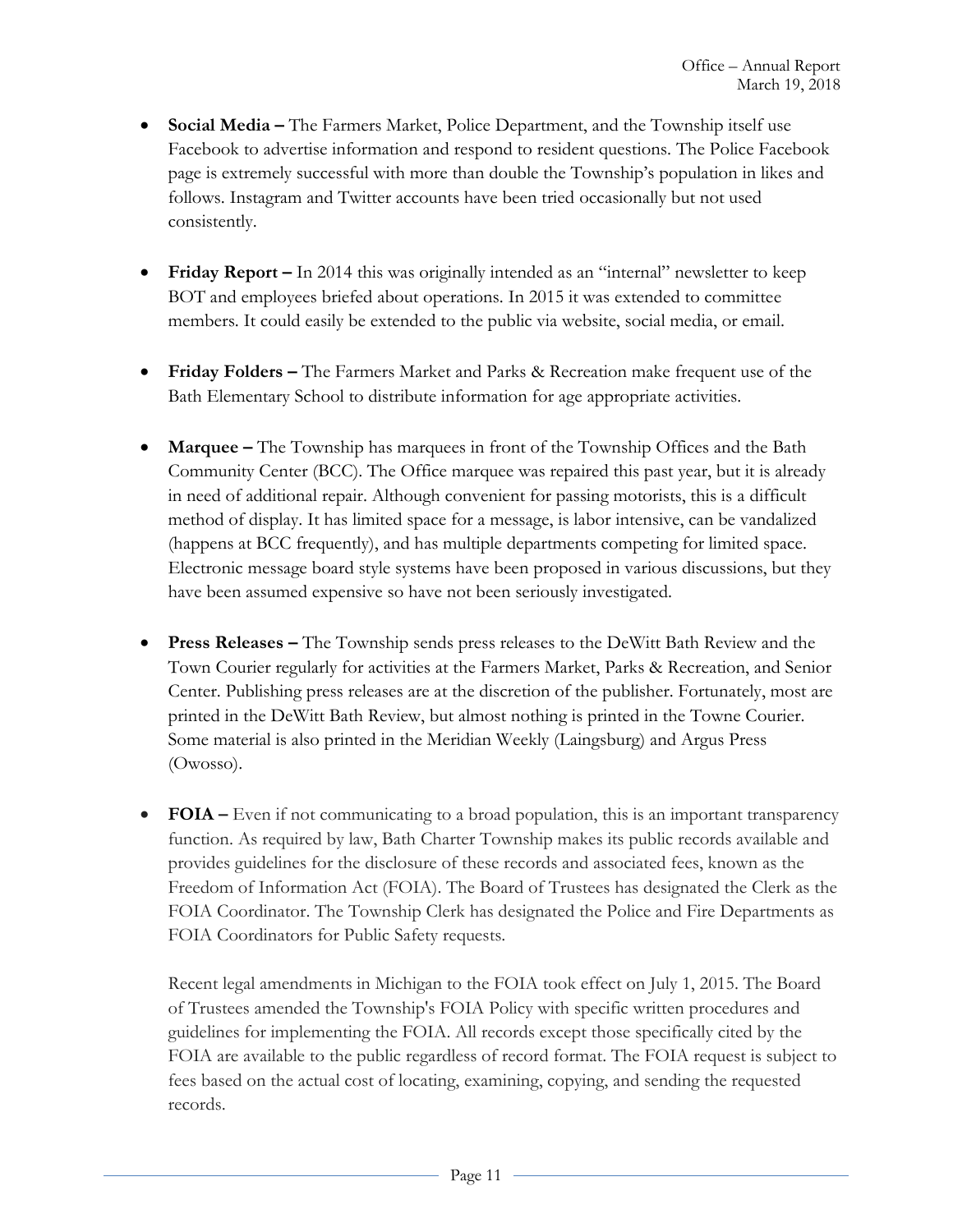Commonly requested Township records include Board and Committee meeting video recordings and emails

### **Update on 2017 Goals**

**Communications Plan / Strategy –** It may not become an "official" strategy, but staff will review the various methods the Township currently communicates with residents and other relevant audiences. Two key inquiries of the effectiveness of communications will be "What is the message?" and "Who is the audience?"

Part of this review will be mapping on a calendar when communication occurs throughout the year (for example: sewer bill insert in mid March, newsletter in late April, sewer bill insert in mid June, etc). The review will also investigate using Documents on Demand or Mail Chimp to distribute digital versions of the insert and newsletter. It will also include coordinating the different departments using the school's Friday Folders.

Another part of Township communications which is often overlooked but should have attention is "How do we get feedback and input from our residents?"

**UPDATE:** *At this point, an inventory of the communication methods used by the various departmentshas been compiled. Next "regular messages" and events will be plotted on a calendar. A review of the inventory of communication methods and the message/event calendar will help to identify any gaps in communication.*

**•** Social Media Policy – Staff have reviewed and revised some of the former Communication Committee work regarding Township use of social media and responsibility for content control. A draft Social Media Policy will be presented to the Board of Trustees by this spring.

**UPDATE:** *Policy adopted by Board of Trustees in May 2017.*

 **Website –** At this time staff's plan is to convert the website to a WordPress platform during 2017. The plan is to do the work in-house, but there has been some talk about hiring it out to get it done sooner and more professionally. Hiring it out has not been budgeted. In just the past week, there has also been an initial start to consolidating the separate Farmers Market webpage into the Township's webpage.

**UPDATE:** *The website had a major overhaul when the platform switched to WordPress in September 2017. Maintaining it with current information is an ongoing process, as well as adding community contacts such as Post Office, recycling, dog tags, and Road Commission.*